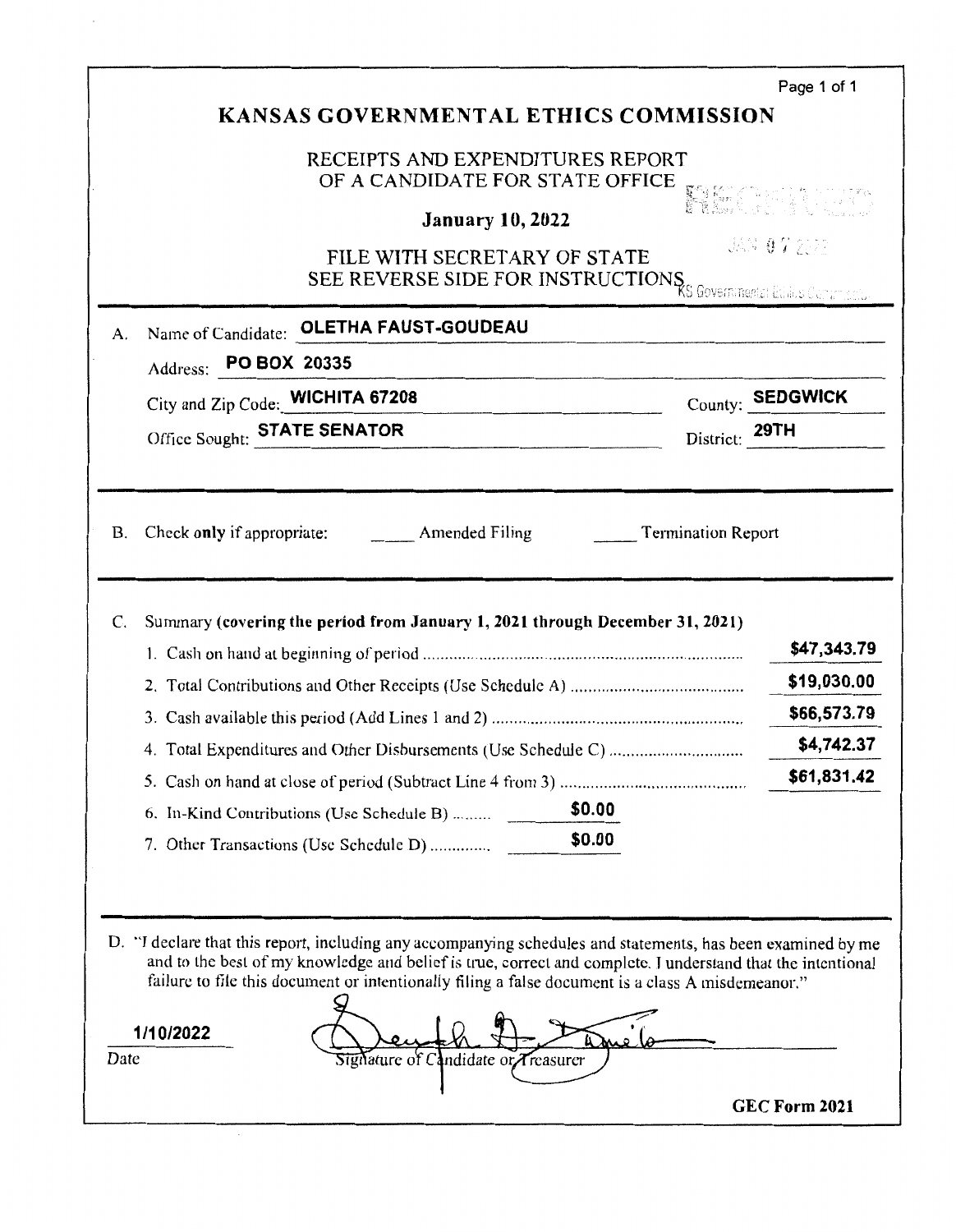-

## OLETHA FAUST-GOUDEAU

(Name of Candidate)

 $\sim$ 

|          | <b>Name and Address</b>                                                             | Occupation of<br><b>Individual Giving More</b> | <b>Check</b><br><b>Appropriate Box</b> |              |      | <b>Amount of</b><br>Cash, Check, |                                 |
|----------|-------------------------------------------------------------------------------------|------------------------------------------------|----------------------------------------|--------------|------|----------------------------------|---------------------------------|
| Date     | of Contributor                                                                      | <b>Than \$150</b>                              | Cash                                   | Check        | Loan | E funds<br>Other                 | <b>Loan or Other</b><br>Receipt |
| 12/31/21 | SMILE DIRECT CLUB<br>3501 SW FAIRLAWN RD STE. 200<br>TOPEKA KS 66614                | <b>DENTAL</b>                                  |                                        | V            |      |                                  | \$500.00                        |
| 12/27/21 | <b>LRICO SERVICES LLC</b><br>2416 E. 37TH ST N.<br>WICHITA KS 67219                 | <b>BEVERAGE</b>                                |                                        | V            |      |                                  | \$250.00                        |
| 12/27/21 | INT'L UNION OF ELEVATOR<br>7154 COLUMBIA GATEWAY DR.<br>COLUMBIA MS 21046           | <b>PAC</b>                                     |                                        | V            |      |                                  | \$500.00                        |
| 12/27/21 | KS RURAL INDEPENDENT TELE<br><b>PO BOX 4799</b><br>TOPEKA KS 66604                  | <b>PAC</b>                                     |                                        | V            |      |                                  | \$500.00                        |
| 12/27/21 | <b>POM OF KANSAS LLC</b><br>3870 PEACHTREE INDUSTRIAL<br>BLVD STE 340-308 DULUTH GA | <b>PAC</b>                                     |                                        | V            |      |                                  | \$1,000.00                      |
| 12/27/21 | <b>KS ASSOC.OF BEVERAGE</b><br>PO BOX 3842<br>TOPEKA KS 66604                       | <b>PAC</b>                                     |                                        | V            |      |                                  | \$250.00                        |
| 12/22/21 | <b>JOHN DAVIS</b><br><b>1406 N WACO</b><br>WICHITA KS 67203                         |                                                |                                        | V            |      |                                  | \$50.00                         |
| 12/22/21 | <b>LIQUOR CABINET</b><br>2303 N. AMIDON<br>WICHITA KS 67204                         |                                                |                                        | V            |      |                                  | \$50.00                         |
| 12/22/21 | CARRI DAVIS LIQUOR OUTLET<br>8909 W, KELLOGG ATE. 113<br>WICHITA KS 67209           |                                                |                                        | V            |      |                                  | \$50.00                         |
| 12/22/21 | BRIAN E. DAVIS RETAIL LIQUOR<br>3331 E. 47TH S.<br>WICHITA KS 67216                 |                                                |                                        | $\checkmark$ |      |                                  | \$50.00                         |
| 12/20/21 | STRAY DOG PAC OF KS<br><b>11460 TOMAHAWK CREEK</b><br>PKWY STE 300 LEAWOOD KS       | <b>PAC</b>                                     |                                        | V            |      |                                  | \$200.00                        |
|          | <b>Subtotal This Page</b>                                                           |                                                |                                        |              |      |                                  | \$3,400.00                      |

Page  $\rule{1em}{0.15mm}$  of  $\rule{1.5mm}{0.15mm}$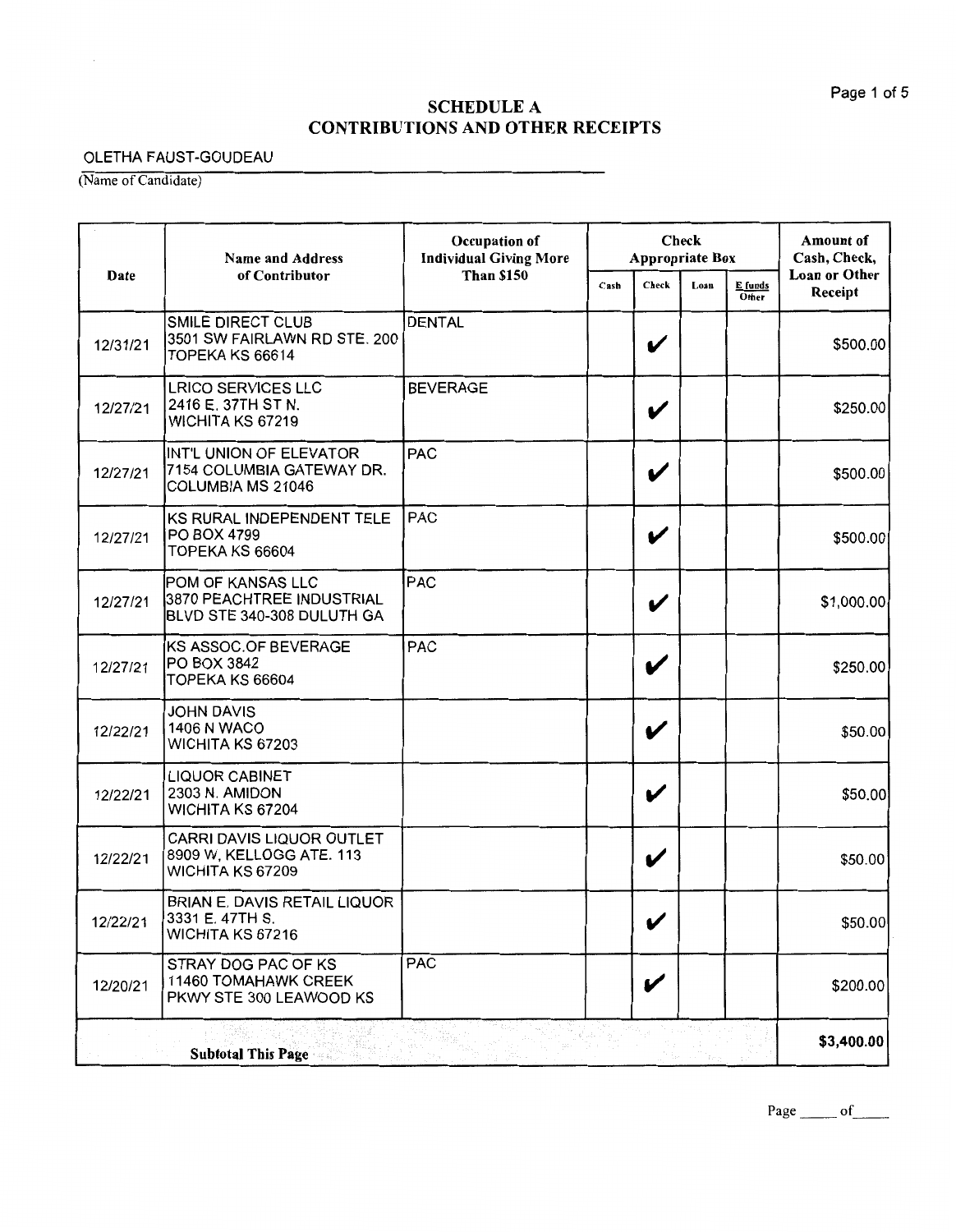$\overline{\phantom{0}}$ 

### OLETHA FASUT-GOUDEAU

(Name of Candidate)

|          | <b>Name and Address</b>                                                        | Check<br>Occupation of<br><b>Individual Giving More</b> | <b>Appropriate Box</b> |       |      | <b>Amount of</b><br>Cash, Check, |                          |
|----------|--------------------------------------------------------------------------------|---------------------------------------------------------|------------------------|-------|------|----------------------------------|--------------------------|
| Date     | of Contributor                                                                 | <b>Than \$150</b>                                       |                        | Check | Loan | E funds<br>Other                 | Loan or Other<br>Receipt |
| 12/18/21 | <b>BCS DESIGN INC</b><br>19930 W. 161ST ST.<br>OLATHE KS 66062                 | <b>ARCHITECTURE</b>                                     |                        | V     |      |                                  | \$500.00                 |
| 12/17/21 | KS BEER WHOLESALE ASSOC.<br>100 SE 9TH STE 100<br>TOPEKA KS 66612              | <b>PAC</b>                                              |                        | V     |      |                                  | \$1,000.00               |
| 12/14/21 | <b>T-MOBILE</b><br>6360 SPRINT PARKWAY<br>OVERLAND PARK KS 66251               |                                                         |                        | V     |      |                                  | \$500.00                 |
| 12/13/21 | KS CONTRACTORS ASSOC.<br>800 SW JACKSON STE. 100<br>TOPEKA KS 6612             | PAC                                                     |                        | V     |      |                                  | \$250.00                 |
| 12/13/21 | KS COMMITTEE 4 RURAL ELECT  PAC<br>PO BOX 790<br>MEADE KS 67864                |                                                         |                        | V     |      |                                  | \$500.00                 |
| 12/13/21 | PRAIRIE BAND POTAWATOMI<br>16281 Q ROAD<br>MAYETTA KS 66509                    |                                                         |                        | V     |      |                                  | \$500.00                 |
| 12/10/21 | PAC KS OPHTHALMOLOGISTS<br>10 W. PHILLIP RD STE. 120<br><b>VERNON HILLS IL</b> | PAC                                                     |                        | V     |      |                                  | \$250.00                 |
| 12/10/21 | ONE GAS INC<br>15 EAST FIFTH ST.<br><b>TULSA OK 74103</b>                      | <b>PAC</b>                                              |                        | V     |      |                                  | \$500.00                 |
| 12/09/21 | KS ASSOC.4 RESPONSIBLE<br>LIQUOR LAW 919 S KANSAS<br>AVE TOPEKA KS 66612       |                                                         |                        | V     |      |                                  | \$250.00                 |
| 12/08/21 | UNITED HEALTH GROUP<br>1330 NW 82ND<br>TOPEKA KS 66617                         | <b>PAC</b>                                              |                        | ◢     |      |                                  | \$1,000.00               |
| 12/03/21 | <b>LOAN MAX</b><br>3440 PRESTON RIDGE RD<br>ALPHARETTA GA 30005                |                                                         |                        | V     |      |                                  | \$250.00                 |
|          | <b>Subtotal This Page</b>                                                      |                                                         |                        |       |      |                                  | \$5,500.00               |

Page \_\_\_\_\_ of \_\_\_\_\_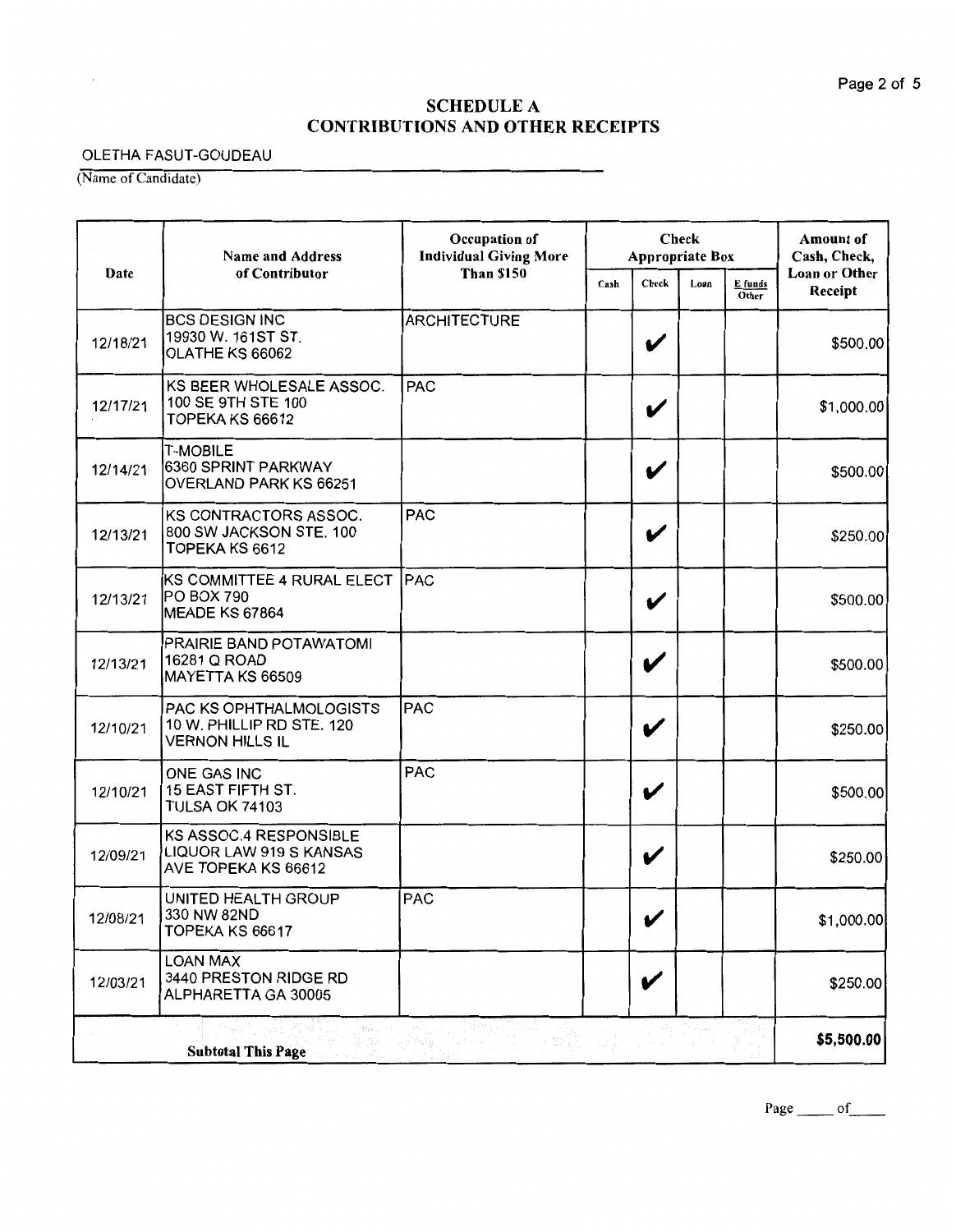<u>...</u>

## OLETHA FAUST-GOUDEAU

(Name of Candidate)

|          | <b>Name and Address</b>                                                   | Occupation of<br><b>Individual Giving More</b> |      |                            | Check<br><b>Appropriate Box</b> |                  |                                 |
|----------|---------------------------------------------------------------------------|------------------------------------------------|------|----------------------------|---------------------------------|------------------|---------------------------------|
| Date     | of Contributor                                                            | <b>Than \$150</b>                              | Cash | Check                      | Loan                            | E funds<br>Other | <b>Loan or Other</b><br>Receipt |
| 12/02/21 | CVS HEALTH1 CVS DRIVE<br>1 CVS DRIVE<br>WOONSOCKET RI 02895               |                                                |      | V                          |                                 |                  | \$250.00                        |
| 12/01/21 | <b>SHAWNEE TRIBE</b><br>PO BOX 1447<br>SHAWNEE OK 74802                   |                                                |      | V                          |                                 |                  | \$1,000.00]                     |
| 11/19/20 | <b>CUPAC OF KANSAS</b><br>901 SW TOPEKA KS BLVD<br>TOPEKA KS 66612        | PAC                                            |      | V                          |                                 |                  | \$250.00                        |
| 11/19/21 | <b>HYVEE EMPLOYEES</b><br>5820 WESTOWN PKWY<br>WET DES MOINES IOWA 502266 | <b>PAC</b>                                     |      | V                          |                                 |                  | \$250.00                        |
| 11/19/21 | KADEAC<br>731 S. KANSAS ACVE<br>TOPEKA KS 66603                           | PAC                                            |      | V                          |                                 |                  | \$250.00                        |
| 11/19/21 | <b>ALLSTATE INSURANCE</b><br>2775 SANDERS ROAD<br>NORTHBROOK IL 60062     | <b>INSURANCE</b>                               |      | V                          |                                 |                  | \$500.00                        |
| 11/07/21 | HOLLYWOOD CASINO OF KS<br>777 HOLLYWOOD CASINO BLVD<br><b>KC KS 66111</b> |                                                |      | V                          |                                 |                  | \$500.00                        |
| 11/10/21 | HCA KS GOOD GOVERNMENT<br>FUND 550 N HILLSIDE ST<br>WICHITA KS 67214      |                                                |      | V                          |                                 |                  | \$500.00                        |
| 11/04/21 | <b>BC/BC OF KANSAS</b><br>1133 SE TOPEKA BLVD<br>TOPEKA KS 66629          |                                                |      | $\boldsymbol{\mathcal{U}}$ |                                 |                  | \$500.00                        |
| 10/29/21 | <b>KCTA</b><br>900 S KANSAS AVE STE. 300<br>TOPEKA KANSAS 66612           |                                                |      | v                          |                                 |                  | \$250.00                        |
| 10/29/21 | <b>COMCAST</b><br>ONE COMCAST CENTER<br>PHILADELPHIA PA 19103             |                                                |      | V                          |                                 |                  | \$250.00                        |
|          | <b>Subtotal This Page</b>                                                 |                                                |      |                            |                                 |                  | \$4,500.00                      |

Page  $\rule{1em}{0.15mm}$  of  $\rule{1em}{0.15mm}$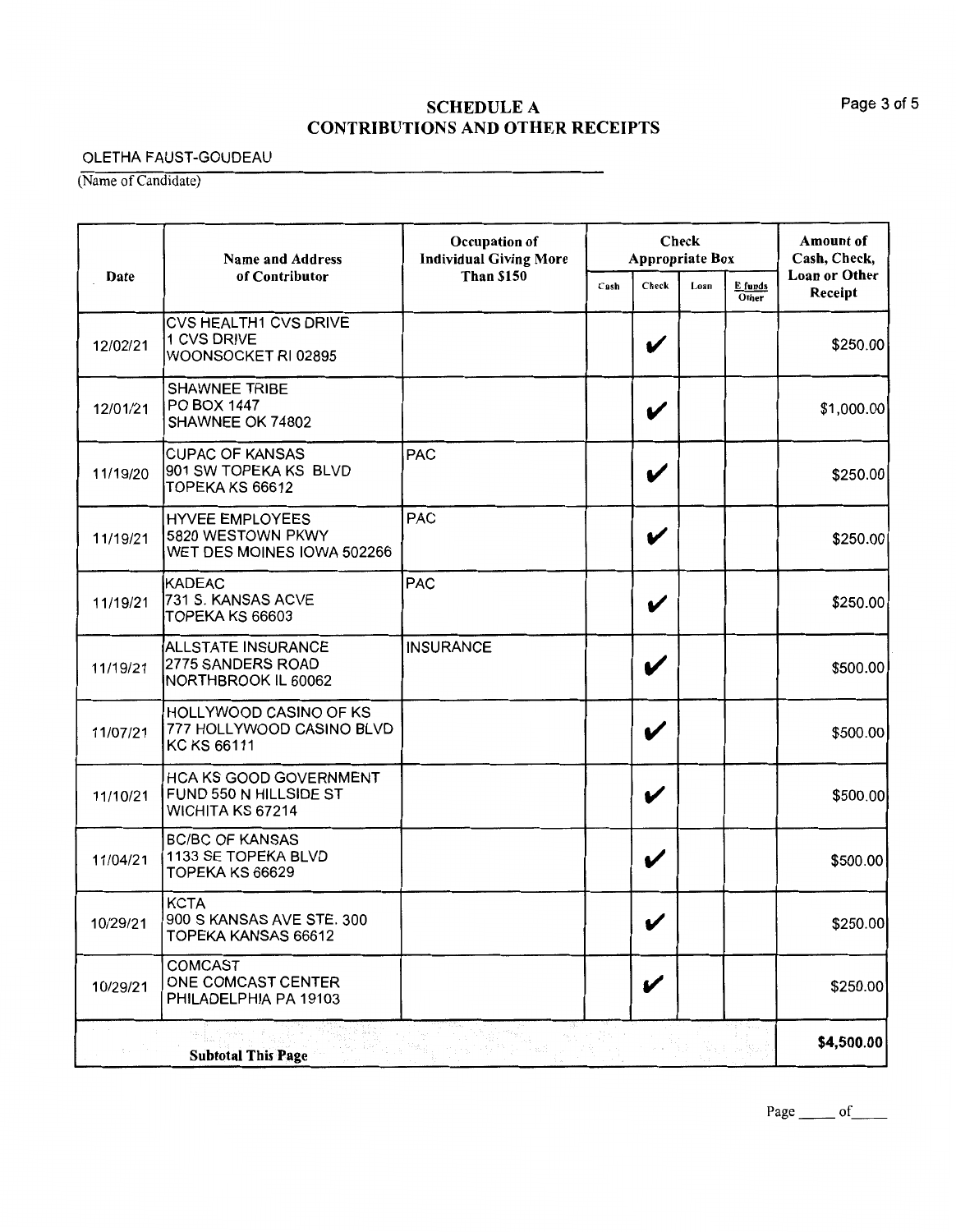-

### OLETHA FAUST-GOUDEAU

(Name of Candidate)

|          | <b>Check</b><br>Occupation of<br><b>Individual Giving More</b><br><b>Name and Address</b><br><b>Appropriate Box</b> |                                                                                                                |      |                       | <b>Amount</b> of<br>Cash, Check, |                  |                                 |
|----------|---------------------------------------------------------------------------------------------------------------------|----------------------------------------------------------------------------------------------------------------|------|-----------------------|----------------------------------|------------------|---------------------------------|
| Date     | of Contributor                                                                                                      | <b>Than \$150</b>                                                                                              | Cash | Check                 | Loan                             | E funds<br>Other | <b>Loan or Other</b><br>Receipt |
| 10/29/21 | KHCA<br>PO BOX 4770<br>WICHITA KS 66604                                                                             | <b>PAC</b>                                                                                                     |      | V                     |                                  |                  | \$300.00                        |
| 10/29/21 | <b>COX COMMUNCATIONS INC</b><br>901 S GEORGE WASHINGTON<br>WICHITA KS 67211                                         |                                                                                                                |      | V                     |                                  |                  | \$250.00                        |
| 10/29/21 | <b>GENERAL MOTORS COMPANY</b><br>25 MASSACHUSETTS AVE NW<br>STE.400 WASHINGTON DC 20001                             | <b>PAC</b>                                                                                                     |      | V                     |                                  |                  | \$200.00                        |
| 10/08/21 | <b>KS HOSPITAL ASSOCIATION</b><br>215 SE EIGHTH AVE<br>TOPEKA KS 66603                                              | <b>PAC</b>                                                                                                     |      | V                     |                                  |                  | \$250.00                        |
| 10/08/21 | <b>ANGELINE JOHNSON</b><br>1010 N RIDGE RD #1021<br>WICHITA KS 67212                                                |                                                                                                                |      | V                     |                                  |                  | \$100.00                        |
| 10/02/21 | <b>ANHEUSER BUSCH</b><br>ONE BUSCH PLACE<br>ST LOUIS MO 63118                                                       |                                                                                                                |      | V                     |                                  |                  | \$250.00                        |
| 10/01/21 | <b>WALMART INC</b><br>702 SW 8TH ST.<br>BENTONVILLE AR 72716                                                        |                                                                                                                |      | V                     |                                  |                  | \$1,000.00                      |
| 10/01/21 | UNITED FOOD& COMMERCIAL<br>3951 N WOODLAWN CT.<br>BEL AIRE KS 67220                                                 | <b>PAC</b>                                                                                                     |      | V                     |                                  |                  | \$1,000.00                      |
| 09/04/21 | EVERGY EMPLOYEE POWER<br>PO BOX 889<br>TOPEKA KS 66601                                                              | <b>PAC</b>                                                                                                     |      | V                     |                                  |                  | \$500.00                        |
| 09/01/21 | ALTRIA CLIENT SERVICES LLC<br>PO BOX 85088<br>RICHMOND VA 23285                                                     |                                                                                                                |      | $\checkmark$          |                                  |                  | \$500.00                        |
| 08/07/21 | NORTHEAST KS B&CTC<br>PO BOX 750045<br>TOPEKA KS 66675                                                              | <b>PAC</b>                                                                                                     |      | V                     |                                  |                  | \$1,000.00                      |
|          | <b>大学 不可 医</b><br>$\gamma\chi_0\rightarrow\gamma$<br><b>Subtotal This Page</b>                                      | and the state of the collection of the collection of the collection of the collection of the collection of the |      | 10. 1799. 28만 800 (A) |                                  |                  | \$5,350.00                      |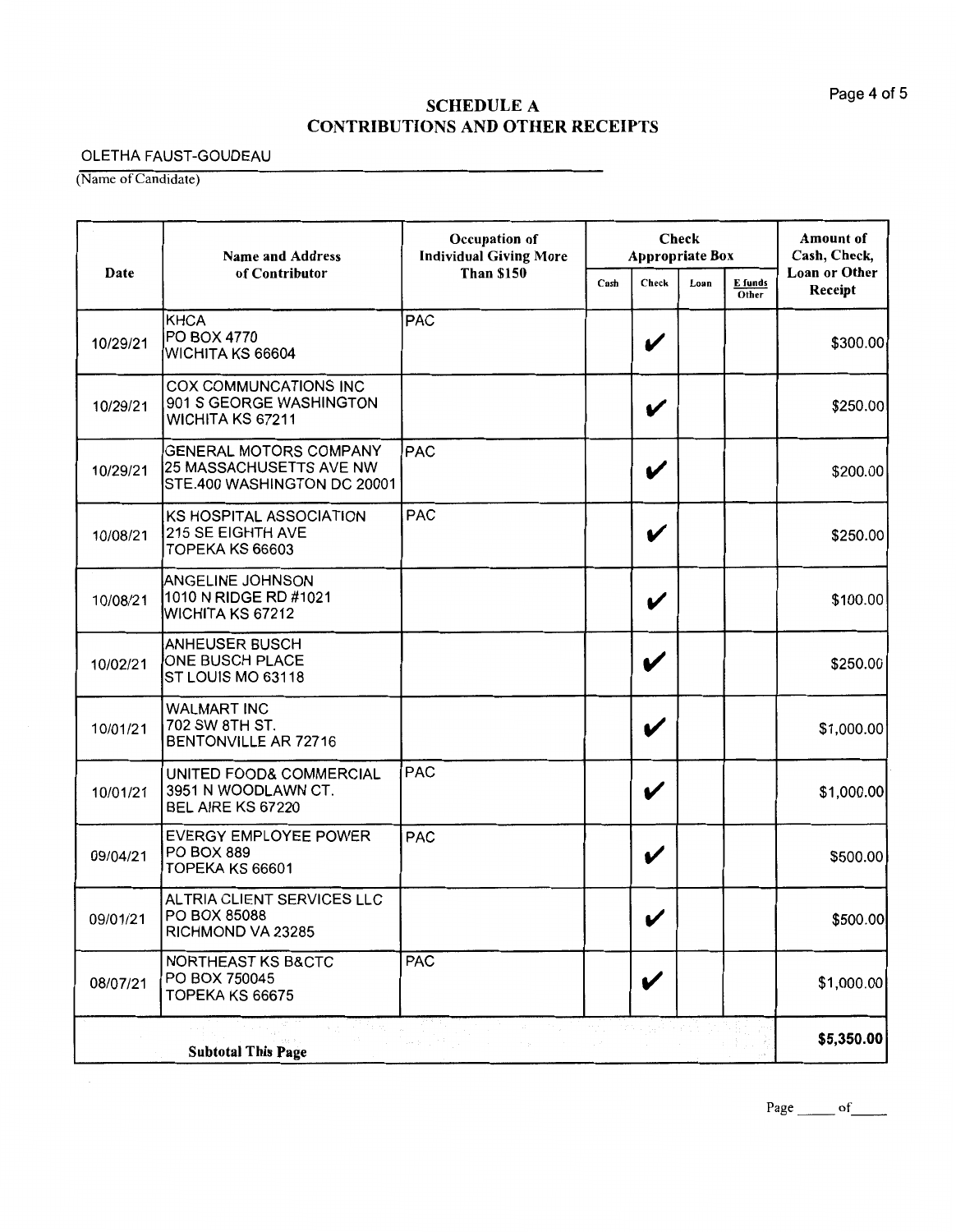## OLETHA FAUST-GOUDEAU

(Name of Candidate)

|          | <b>Name and Address</b>                                               | Occupation of<br><b>Individual Giving More</b> |      | <b>Check</b><br><b>Appropriate Box</b> |      |                  | <b>Amount</b> of<br>Cash, Check, |
|----------|-----------------------------------------------------------------------|------------------------------------------------|------|----------------------------------------|------|------------------|----------------------------------|
| Date     | of Contributor                                                        | <b>Than \$150</b>                              | Cash | Check                                  | Loan | E funds<br>Other | Loan or Other<br>Receipt         |
| 07/19/21 | <b>TEXTRON AVIATION</b><br>ONE CESSNA BLVD<br><b>WICHITA KS 67215</b> | PAC                                            |      | V                                      |      |                  | \$250.00                         |
| 07/09/21 | <b>AT&amp;T SERVICES INC</b><br>220 SE 6TH AVE<br>TOPEKA KS66603      | PAC                                            |      | V                                      |      |                  | \$200.00                         |
| 07/08/21 | OLETHA FAUST-GOUDEAU<br>1130 N PARKWOOD LN<br>WICHITA KS 67208        | REIMBURSE 7/10/20<br><b>SCDW</b>               | V    |                                        |      |                  | \$30.00]                         |
|          |                                                                       |                                                |      |                                        |      |                  |                                  |
|          |                                                                       |                                                |      |                                        |      |                  |                                  |
|          |                                                                       |                                                |      |                                        |      |                  |                                  |
|          |                                                                       |                                                |      |                                        |      |                  |                                  |
|          |                                                                       |                                                |      |                                        |      |                  |                                  |
|          | <b>Subtotal This Page</b>                                             |                                                |      |                                        |      |                  | \$480.00                         |

## **Complete if last page of Schedule A**

| Total Itemized Receipts for Period                                          | \$19,030.00 |
|-----------------------------------------------------------------------------|-------------|
| Total Unitemized Contributions (\$50 or less)                               |             |
| Sale of Political Materials (Unitemized)                                    |             |
| Total Contributions When Contributor Not Known                              |             |
| The Application<br><b>TOTAL RECEIPTS THIS PERIOD (to line 2 of Summary)</b> | \$19,030.00 |

Page \_\_\_\_\_\_ of \_\_\_\_\_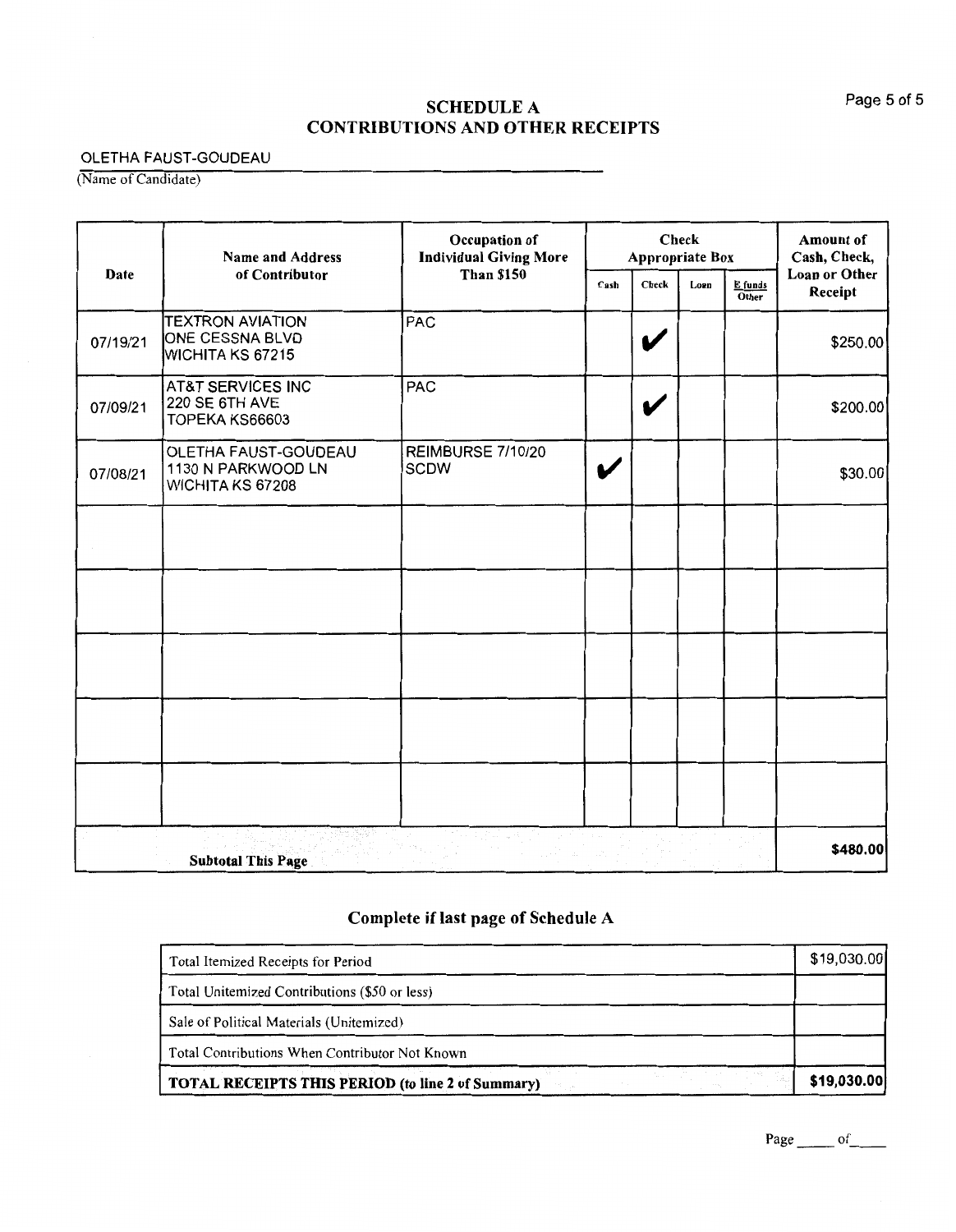## **SCHEDULE C EXPENDITURES AND OTHER DISBURSEMENTS**

### OLETHA FAUST-GOUDEAU

(Name of Candidate)

| Date     | Name and Address                                                          | <b>Purpose of Expenditure</b><br>or Disbursement                                                  | Amount     |
|----------|---------------------------------------------------------------------------|---------------------------------------------------------------------------------------------------|------------|
| 12/29/21 | <b>SPRINT</b><br>3337 E CENTRAL STE 107<br>WICHITA KS 67208               | <b>CELL PHONE SERVICE</b>                                                                         | \$106.24   |
| 12/28/21 | <b>BEST BUY</b><br>2111 N ROCK RD STE 121<br>WICHITA KS 67206             | <b>MISC INK/ SCANNER</b>                                                                          | \$506.30   |
| 12/14/21 | THE COMMUNITY VOICE<br>PO BOX 20804<br>WICHITA KS 67208                   | CHRISTMAS/AD                                                                                      | \$150.00   |
| 12/6/21  | OLETHA FAUST-GOUDEAU<br>1130 N PARKWOOD<br>WICHITA KS 67208               | REIMBURSEMENT/MILEAGE                                                                             | \$49.52    |
| 12/3/21  | <b>GEREATER ICT MINISTERIAL LEAGUE</b><br>PO BOX20804<br>WICHITA KS 67208 | DONATION/MLK EVENT                                                                                | \$150.00   |
| 11/29/21 | <b>SPRINT</b><br>3337 E CENTRAL STE 107<br><b>WICHITA KS 67208</b>        | CELL PHONE SERVICE                                                                                | \$191.24   |
| 11/11/21 | DOMINIQUE FONSECA<br>2726 N ESTELLE ST<br>WICHITA KS 67219                | DONATION/ PRETEEN PAGEANT                                                                         | \$50.00    |
| 11/11/21 | <b>BEULAH DANIELS</b><br>3046 N HEDGETREE<br>WICHITA KS 67226             | <b>CLERICAL WORK</b>                                                                              | \$100.00   |
| 11/2/21  | <b>HUBRIS COMMUNCATION</b><br><b>266 N MAIN</b><br>WICHITA KS 67201       | <b>WEBSITE</b>                                                                                    | \$74.85    |
| 11/1/21  | <b>SPRINT</b><br>3337 E CENTRAL STE 107<br>WICHITA KS 67208               | <b>CELL PHONE SERVICE</b>                                                                         | \$124.35   |
| 10/8/21  | <b>USPS</b><br>1314 N OLIVER<br>WICHITA KS 67208                          | <b>POSTAGE</b>                                                                                    | \$128.49   |
|          | <b>Subtotal This Page</b>                                                 | $\mathcal{C}_{\mathcal{C}_{\mathcal{C}}}^{(1)}$ is a company of $\mathcal{C}_{\mathcal{C}}^{(2)}$ | \$1,630.99 |

Page  $\frac{1}{\sqrt{1-\rho^2}}$  of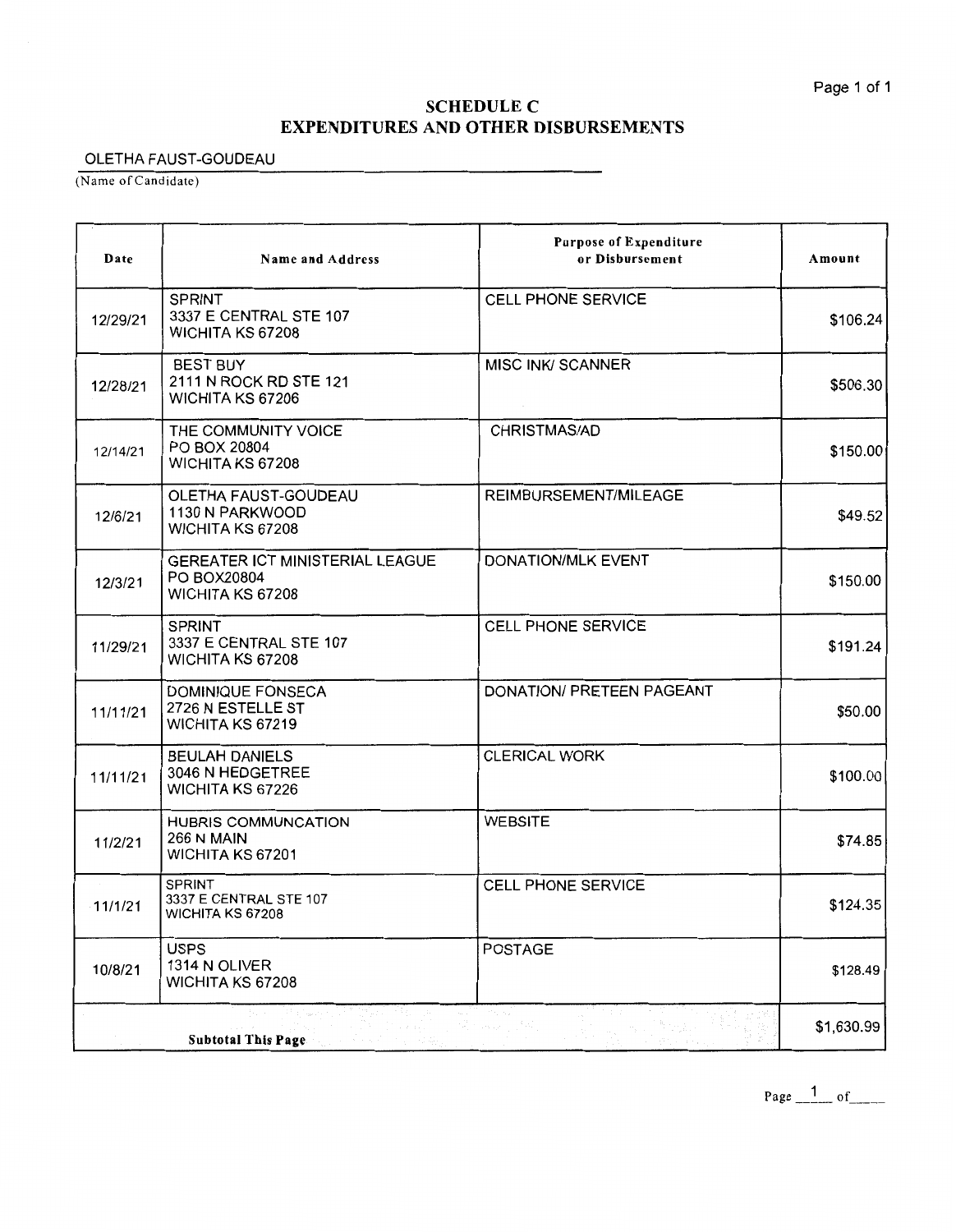## SCHEDULE C **EXPENDITURES AND OTHER DISBURSEMENTS**

OLETHA FAUST-GOUDEAU

(Name of Candidate)

| Date    | <b>Name and Address</b>                                       | <b>Purpose of Expenditure</b><br>or Disbursement | Amount     |
|---------|---------------------------------------------------------------|--------------------------------------------------|------------|
| 9/8/21  | <b>SPRINT</b><br>3337 E CENTRAL STE 107<br>WICHITA KS 67208   | <b>CELL PHONE SERVICE</b>                        | \$130.18   |
| 9/8/21  | HUBRIS COMMUNCATION<br><b>266 N MAIN</b><br>WICHITA KS 67201  | <b>WEBSITE</b>                                   | \$49.90    |
| 8/31/21 | <b>BEST BUY</b><br>2111 N ROCK RD STE 121<br>WICHITA KS 67206 | <b>INK</b>                                       | \$24.64    |
| 8/30/21 | <b>SPRINT</b><br>3337 E CENTRAL STE 107<br>WICHITA KS 67208   | CELL PHONE SERVICE                               | \$140.92   |
| 8/23/21 | <b>USPS</b><br>1314 N OLIVER<br><b>WICHITA KS 6720</b>        | <b>STAMPS</b>                                    | \$33.00    |
| 8/20/21 | <b>COSTCO WHOLESALE</b><br>9700 E KELLOGG<br>WICHITA KS 67    | MISC/ROUTER                                      | \$139.74   |
| 8/9/21  | OLETHA FAUST-GOUDEAU<br>1130 N PARKWOOD<br>WICHITA KS 67208   | REIMBURSEMENT/MILEAGE                            | \$57.89    |
| 7/29/21 | <b>SPRINT</b><br>3337 E CENTRAL STE 107<br>WICHITA KS 67208   | CELL PHONE SERVICE                               | \$96.78    |
| 7/26/21 | <b>BEULAH DANIELS</b><br>3046 HEDGETREE<br>WICHITA KS 67226   | <b>CLERIAL WORK</b>                              | \$100.00   |
| 7/16/21 | <b>RICHARD HARRIS</b><br>623 1/2 LULU<br>WICHITA KS 67211     | <b>WEBSITE UPDATE</b>                            | \$50.00    |
| 6/25/21 | CALLENDERS PRESSROO<br>740 NEBRASKA AVE<br>KC KS 66101        | <b>MAILER</b>                                    | \$329.38   |
|         | <b>Subtotal This Page</b>                                     |                                                  | \$1,152.43 |

Page  $\frac{2}{\sqrt{2}}$  of \_\_\_\_\_\_\_\_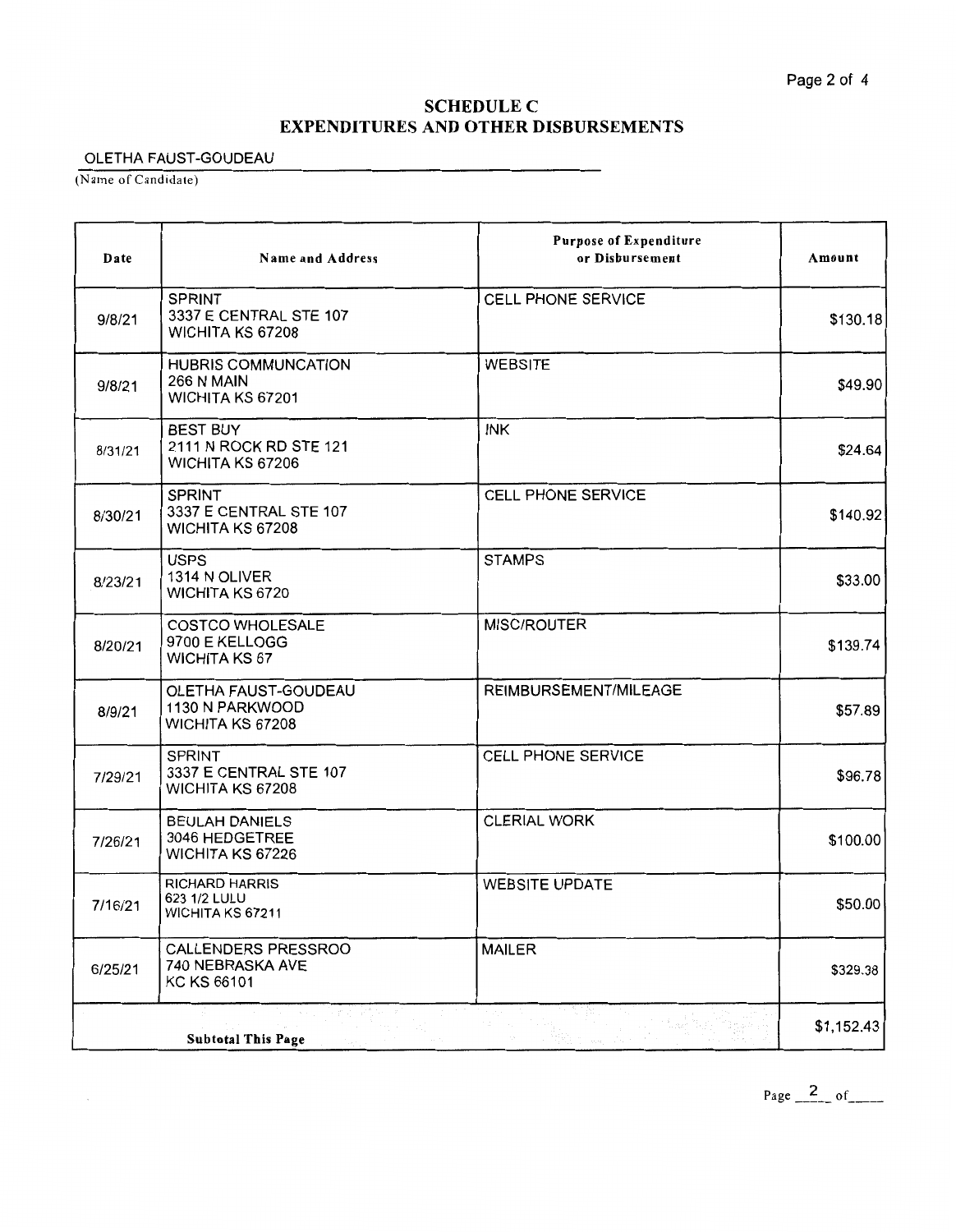## **SCHEDULE C EXPENDITURES AND OTHER DISBURSEMENTS**

## OLETHA FAUST-GOUDEAU

(Name of Candidate)

| Date    | Name and Address                                                          | <b>Purpose of Expenditure</b><br>or Disbursement | Amount     |
|---------|---------------------------------------------------------------------------|--------------------------------------------------|------------|
| 6/16/21 | <b>SPRINT</b><br>3337 E CENTRAL STE 107<br>WICHITA KS 67208               | CELL PHONE SERVICE                               | \$150.00   |
| 6/7/21  | HUBRIS COMMUNCATION<br><b>266 N MAIN</b><br>WICHITA KS 6720               | <b>WEBSITE</b>                                   | \$74.85    |
| 6/1/21  | <b>SPRINT</b><br>3337 E CENTRAL STE 107<br>WICHITA KS 67208               | <b>CELL PHONE SERVICE</b>                        | \$139.47   |
| 5/11/21 | <b>HUBRIS COMMUNCATION</b><br><b>266 N MAIN</b><br>WICHITA KS 67201       | <b>WEBSITE</b>                                   | \$44.95    |
| 5/11/21 | <b>KS CHAMBER OF COMMERCE</b><br>350 W DOUGLAS<br><b>WICHITA KS 67202</b> | <b>LEADERSHIP/KS</b>                             | \$75.00    |
| 5/3/21  | <b>SPRINT</b><br>3337 E CENTRAL STE 107<br>WICHITA KS 67208               | CELL PHONE SERVICE                               | \$160.01   |
| 4/19/21 | <b>USPS</b><br>1314 N OLIVER<br>WICHITA KS 67208                          | <b>STAMPS</b>                                    | \$67.00    |
| 4/11/21 | <b>USPS</b><br>1314 N OLIVER<br>WICHITA KS 67208                          | <b>STAMPS</b>                                    | \$11.00    |
| 3/30/21 | SPRINT<br>3337 E CENTRAL STE 107<br>WICHITA KS 67208                      | CELL PHONE SERVICE                               | \$188.91   |
| 3/1/21  | SPRINT<br>3337 E CENTRAL STE 107<br>WICHITA KS 67208                      | <b>CELL PHONE SERVICE</b>                        | \$163.73   |
| 3/1/21  | <b>HUBRIS COMMUNCATION</b><br><b>266 N MAIN</b><br>WICHITA KS 67201       | <b>WEBSITE</b>                                   | \$74.85    |
|         | <b>Subtotal This Page</b>                                                 |                                                  | \$1,149.77 |

Page  $\frac{3}{2}$  of \_\_\_\_\_\_